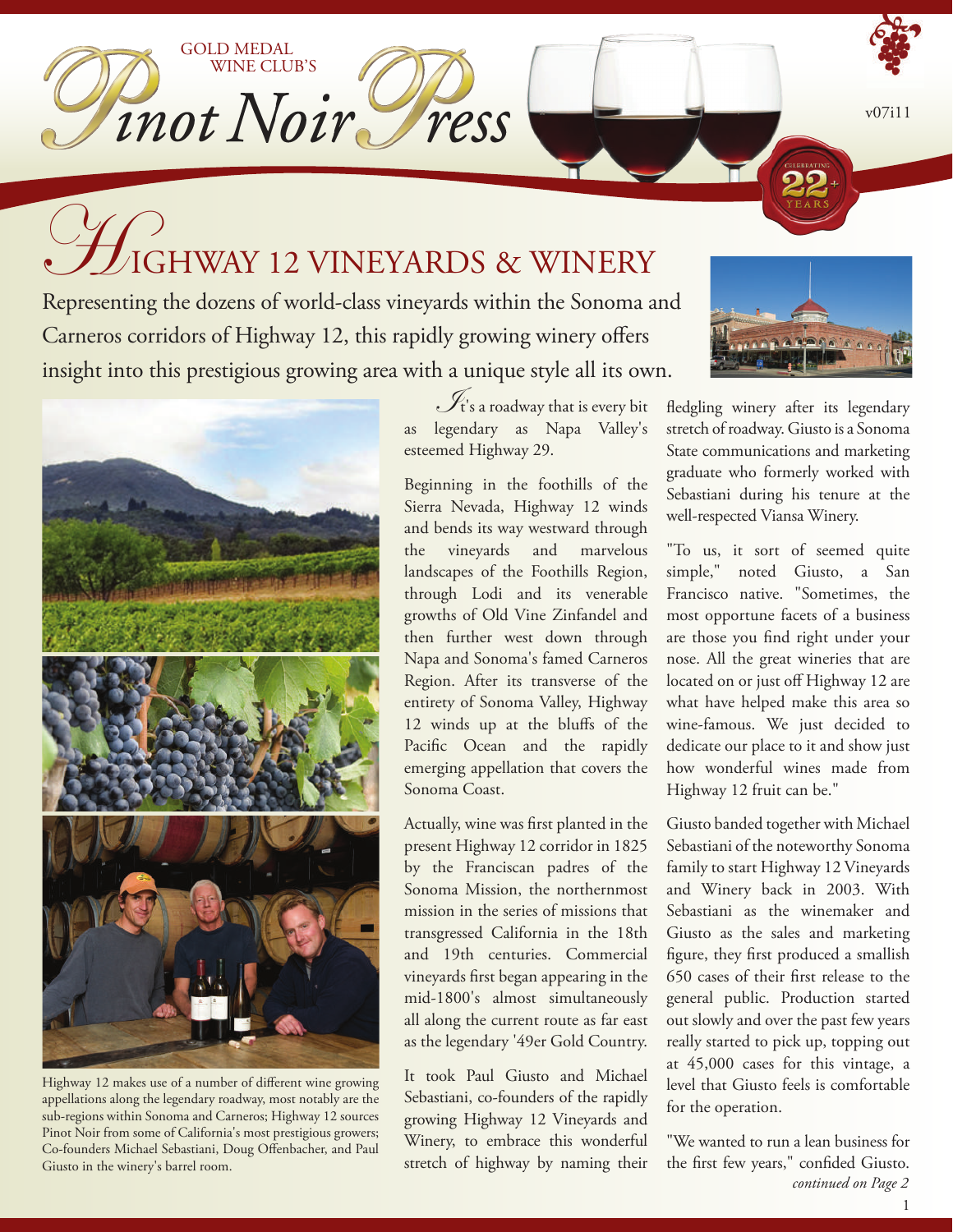

Highway 12's grapes are hand-harvested and hand-sorted from Sonoma and Carneros' top vineyards; Highway 12's grower-partners are all friends who share their pride in this region; The wines are produced and barrel aged at the Highway 12 winery on Eighth Street East in Sonoma, CA.

### UT THE VINEYARD



The Highway 12 corridor is home to dozens of world class vineyards, and from the best of those come the grapes for Highway 12's wines. This month's selection, the 2012 Reserve Pinot Noir, was produced from the Sangiacomo Family Vineyards in the Sonoma/ Carneros wine region.

Sangiacomo Family Vineyards has been farming land for four generations, since

#### HIGHWAY 12 VINEYARDS & WINERY, *Continued from Page 1*

"We will eventually reach somewhere between 55,000 and 65,000 cases, but the exact date is yet to be established. It is entirely up to our ongoing sales and the confidence the general public has in our wines."

Judging from Highway 12's initial successes, their wines are already held in extremely high regard by the trade press and in the opinion of wine competition judges who have awarded a number of Gold Medals to the winery's first few years of entries.

"It sort of helps that we utilize just about every varietal that is grown in Sonoma,"added Giusto. "So many different varietals give us a great deal of flexibility and allow us to do things other wineries that are more restricted regarding their fruit simply cannot do."

They have welcomed the chance to work with many of the same growers Sebastiani first knew through his family's wineries. He has worked with these farmers since his youth and appreciated the work that went into producing world-class fruit suitable for making great wines. Giusto and Sebastiani now consider these vineyards the true foundation of Highway 12 Vineyards and Winery and are dedicated to establishing their mark with this new entity.

Highway 12 Vineyards and Winery has also come full bore with the opening of its incredible tasting room, just a few years old and situated on the southeast corner of Sonoma's famous plaza. Considered the last piece of the puzzle, the tasting room offers visitors to the historic area a glance inside the real character of the winery.

"Our tasting room allows us to be competitive with the other more established wineries," Giusto concluded. "It took us a while to complete, but we think it is on par with many of the other fine wineries. It is the showcase we have been waiting for."

Highway 12 Vineyards and Winery is atypical of other area wineries in that it makes use of a number of different growing appellations to present its portfolio of wines. Its wines offer insight into these various growing areas while maintaining a unique style that sets it apart from other wineries. We congratulate this growing winery and its diverse programs of wine innovation.

1927, and is one of California's most prestigious and respected grower families. According to the Sangiacomo family, Pinot Noir is the premier red grape with everything going for it - bold cherry and berry flavors with an exuberant spark that sends taste buds soaring. It is for this reason that the family is most attentive when growing this varietal. Their superior Pinot Noir fruit is in consistently high demand by top wine producers .

The Sonoma/Carneros AVA is a cool climate appellation situated on the northern edge of San Pablo Bay and is known for its windy, foggy weather. It is a prime growing area for cool-loving varietals such as Chardonnay and Pinot Noir.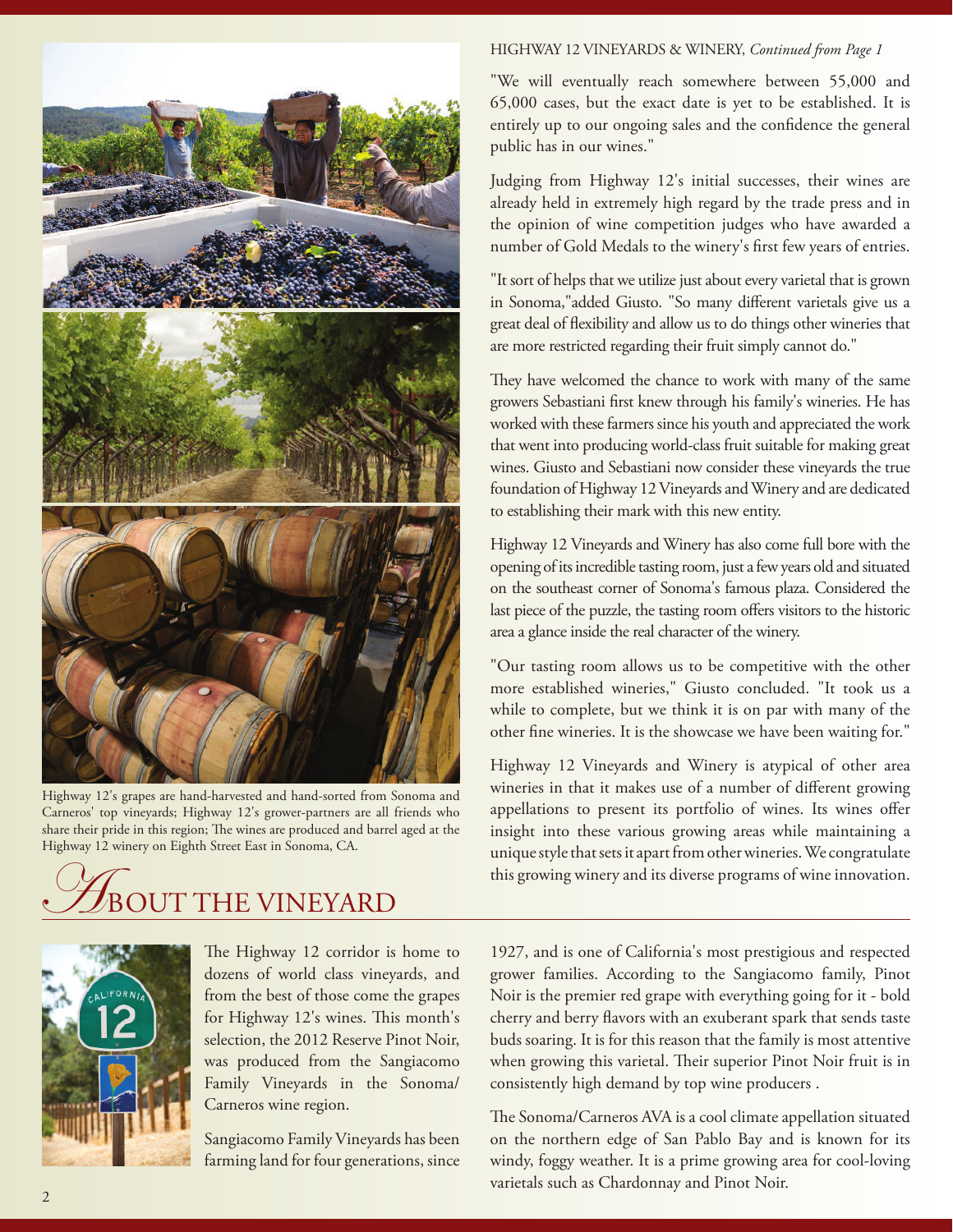# T THE WINEMAKER



Michael Sebastiani has performed nearly all jobs related to the wine industry. As the fourth generation of his iconic family, he has worked in the vineyards since he was nine and has been a noted winemaker for more than a decade.

Michael is the product of the Sebastiani/Viansa winery progression that has chosen to go out on his own with the formation of Highway 12

Vineyards and Winery. Even though he left Viansa a few years ago, he waited until the right situation came along to try a new venture.

Like many of the other modern winemakers, Michael Sebastiani graduated from nearby UC Davis with a degree in winemaking. Howeveer, Sebastiani explained that while the degree most certainly covers the technical side of winemaking, he feels that the subtleties gleaned from years of family winemaking and the close associations he has had with other winemakers have helped mold the skills that make him a leader in his field.

Michael Sebastiani seems to have found a comfortable niche for his remarkable winemaking talent, a talent he knows can lead Highway 12 in practically any direction.

## GHWAY 12 2012 RESERVE PINOT NOIR

Highway 12's 2012 Reserve Pinot Noir comes from the celebrated Sangiacomo Family Vineyards in the renowned Carneros winemaking region. Dusty ruby in color, this gorgeous Pinot Noir offers aromas of herbs, honeycomb, mixed berry compote and peppercorns. The palate is silky and supple with soft tannins and a harmonious blend of cedar notes with strawberry, cherry, and violet nuances that linger on the finish. Try pairing the Highway 12 2012 Reserve Pinot Noir with lamb shanks. Enjoy!

Cases Produced: 459 Enjoy Now Until: 2020



**92 POINTS + GOLD MEDAL** *- Beverage Testing Institute's World Wine Championships*



#### *You Save 17% - 32% off the Winery Retail Price! New!* Gold Medal *Membership Rewards* Pricing:\*

| HIGHWAY 12                                  | <b>Retail Price</b><br>at Winery |                                                                   | Gold Medal Membership Rewards Pricing* |                               |                               |                               |
|---------------------------------------------|----------------------------------|-------------------------------------------------------------------|----------------------------------------|-------------------------------|-------------------------------|-------------------------------|
|                                             |                                  |                                                                   | $2+$ btls.                             | $6+$ btls.                    | $12+$ btls.                   | $24+$ btls.                   |
| 2012 Reserve<br><b>Pinot Noir, Carneros</b> | \$38.00/bt.                      | 2-Bottle Members:<br>4-Bottle Members:<br><b>Charter Members:</b> | \$31.50<br>\$31.50<br>\$29.93          | \$29.83<br>\$29.00<br>\$27.55 | \$29.00<br>\$27.75<br>\$26.36 | \$28.17<br>\$27.33<br>\$25.97 |

#### **Order Online: www.goldmedalwineclub.com Toll Free: 1-800-266-8888**

\*Effective per bottle prices after *Membership Rewards* discount is applied at checkout. Shipping and tax (if applicable) not included in above prices. *Membership Rewards* does not apply to Sale or Specials Wines.